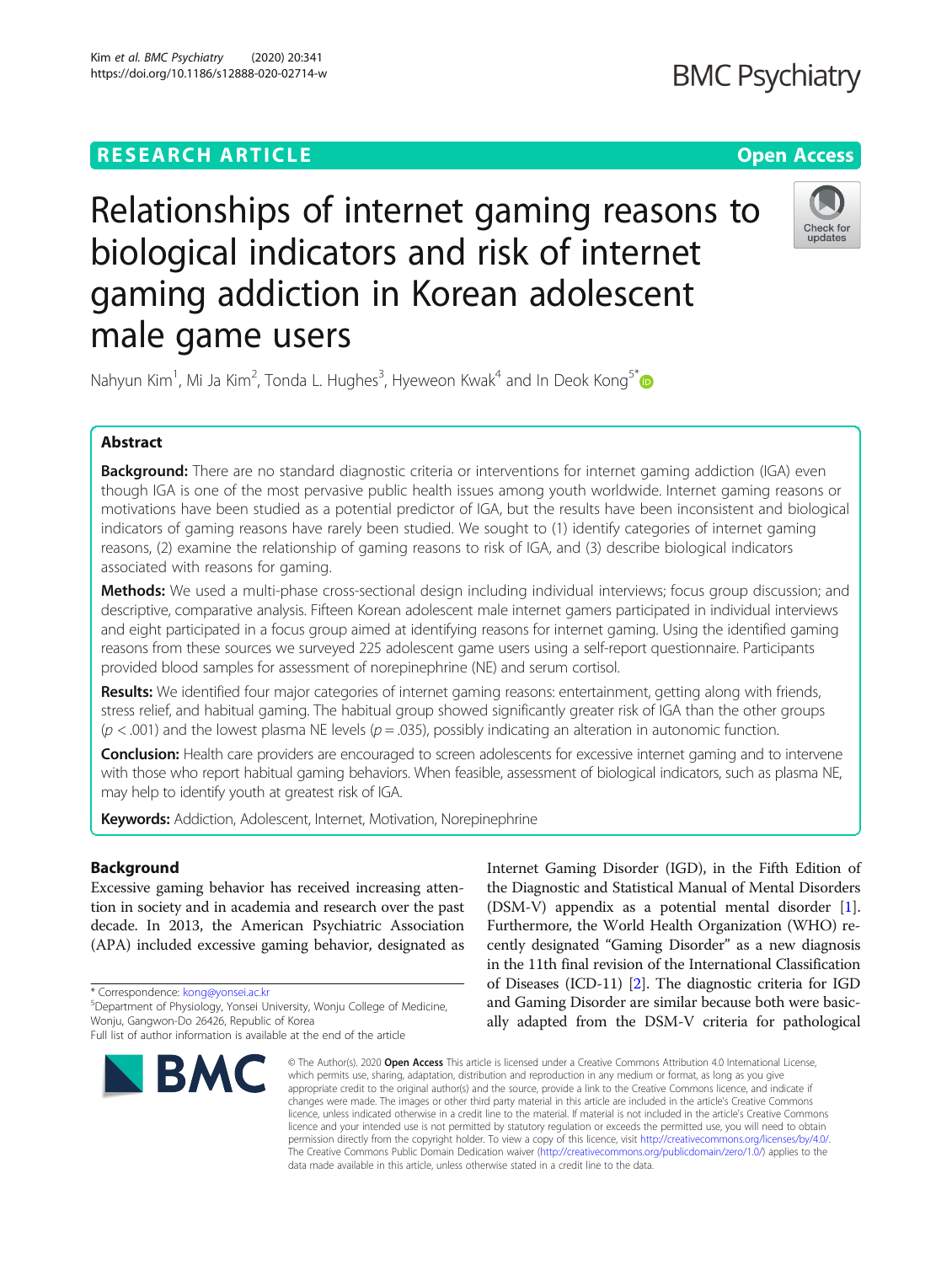gambling  $[1-3]$  $[1-3]$  $[1-3]$  $[1-3]$  $[1-3]$ . However, some controversy still exists about the inclusion of IGD in DSM-V and Gaming Disorder in ICD-11 due to lack of evidence [\[4](#page-6-0)–[9\]](#page-6-0). Thus, more research is needed to identify clear criteria for diagnosis of IGD and/or Gaming Disorder. Regarding the terms applied to excessive gaming behavior, "addiction," "disorder," "pathological," and "problematic" have been used interchangeably to describe individuals with this condition  $[10-12]$  $[10-12]$  $[10-12]$  $[10-12]$ . We primarily use the term "internet gaming addiction," or IGA, in this paper because we believe that it is clearer and most commonly used in the research literature, including our prior studies  $[10-13]$  $[10-13]$  $[10-13]$  $[10-13]$ . IGA is defined as excessive or compulsive use of internet games that interferes with daily life; individuals with IGA tend to isolate themselves from social contact with others and to concentrate almost entirely on game activities [[14\]](#page-6-0).

As internet games have universally grown in popularity and IGA has become one of the most pervasive public health issues among youth worldwide [[15](#page-6-0)], internet gaming motivations or reasons have been studied as one potential predictive risk factor for IGA. Understanding motivations or reasons for internet gaming is important because of their predictive and diagnostic value in identifying risk of IGA in internet game users. According to Deci and Ryan [\[16\]](#page-6-0), game players should enjoy gaming insofar as it satisfies a player's basic psychological need; thus, each player has different motives for playing games on the internet [[17](#page-6-0)–[19\]](#page-6-0). Furthermore, because game motivations can predict hours spent playing games [[18](#page-6-0), [19\]](#page-6-0), understanding of individual differences in motives may be crucial to predict which gamers are at risk for pathological game use [[20](#page-6-0)].

Yee [[19\]](#page-6-0) introduced 10 motivations within three major categories for online game playing: achievement, consisting of subcomponents of advancement, mechanics, and competition; social, consisting of socializing, relationship, and teamwork; immersion, consisting of discovery, roleplaying, customization, and escapism. However, these ten motivations are diverse and often overlap [\[21\]](#page-6-0), and the empirical results were inconsistent with regard to their relevance to risk of addiction [[22\]](#page-6-0). For example, Caplan et al. [\[23](#page-6-0)] reported that immersion predicts problematic Internet use, whereas Zanetta Dauriat et al. [\[24\]](#page-6-0) suggested that achievement, escapism, and socializing predict addictive gaming. In addition, Kuss et al. [\[22\]](#page-6-0) indicated that escapism and mechanics significantly predict excessive gaming and proposed them as stronger predictors than time investment in gaming. Furthermore, other dimensions of gaming motivations have been introduced by several researchers [\[18,](#page-6-0) [21](#page-6-0)–[23,](#page-6-0) [25](#page-6-0)–[29\]](#page-6-0)—many of which overlap with those suggested by Yee [\[19](#page-6-0)] and do not show consistent results regarding the association of IGA to gaming motivations or reasons [\[30\]](#page-7-0).

Therefore, although many of the reasons are likely associated with internet gaming behavior, it remains unclear which reasons are most predictive of IGA [\[12,](#page-6-0) [13](#page-6-0)]. Furthermore, objective measures such as biological indicators have rarely been considered in relation to gaming reasons. Although autonomic functions have been found to be associated with internet gaming behaviors  $[31-37]$  $[31-37]$  $[31-37]$  $[31-37]$  $[31-37]$ few studies have examined their associations with gaming reasons.

Hence, our study aimed to fill this gap in the literature by examining reasons for internet gaming and the relationships of gaming reasons with IGA risk and with two biological indicators--plasma norepinephrine (NE) and serum cortisol--because these compounds reflect and are representative of autonomic responses to stimuli [[38](#page-7-0)–[40](#page-7-0)]. Although the terms "motivations" and "reasons" have been used interchangeably for internet gaming in previous studies, we use "internet gaming reasons" in this paper to refer to both motivations and reasons for excessive gaming.

## Methods

## Study design

This study is a multi-phase cross-sectional study that included individual interviews, focus group discussions, survey questionnaire, and biological analysis. It was a part of larger study that examined the role of the autonomic nervous system in development of IGA among adolescent males [[36,](#page-7-0) [41](#page-7-0), [42\]](#page-7-0). The current study focuses on identifying categories of gaming reasons and their relationships to IGA risk and to biological indicators (NE and cortisol levels). Although IGA risk and plasma NE and cortisol levels have been assessed in our previous studies, the research question and study sample are different. For example, the current study included only adolescents who reported being currently engaged in internet gaming.

## Participants and procedures

All study participants were male high school students (adolescents) who came to a regional health center in a city in South Korea in response to an advertisement about the study. Convenience and snowball sampling methods were used to recruit the sample. This study included three phases. In the first phase 15 adolescent males were interviewed individually; the second phase involved eight participants in a focus group discussion; and in the third phase 225 participants completed a questionnaire and provided a sample of blood.

Gaming reasons were generated in the first and the second phases of the study. Individual participants in the first phase were asked to describe gaming reasons. Participants in the second phase (focus group) were asked to affirm or revise/add to the gaming reasons obtained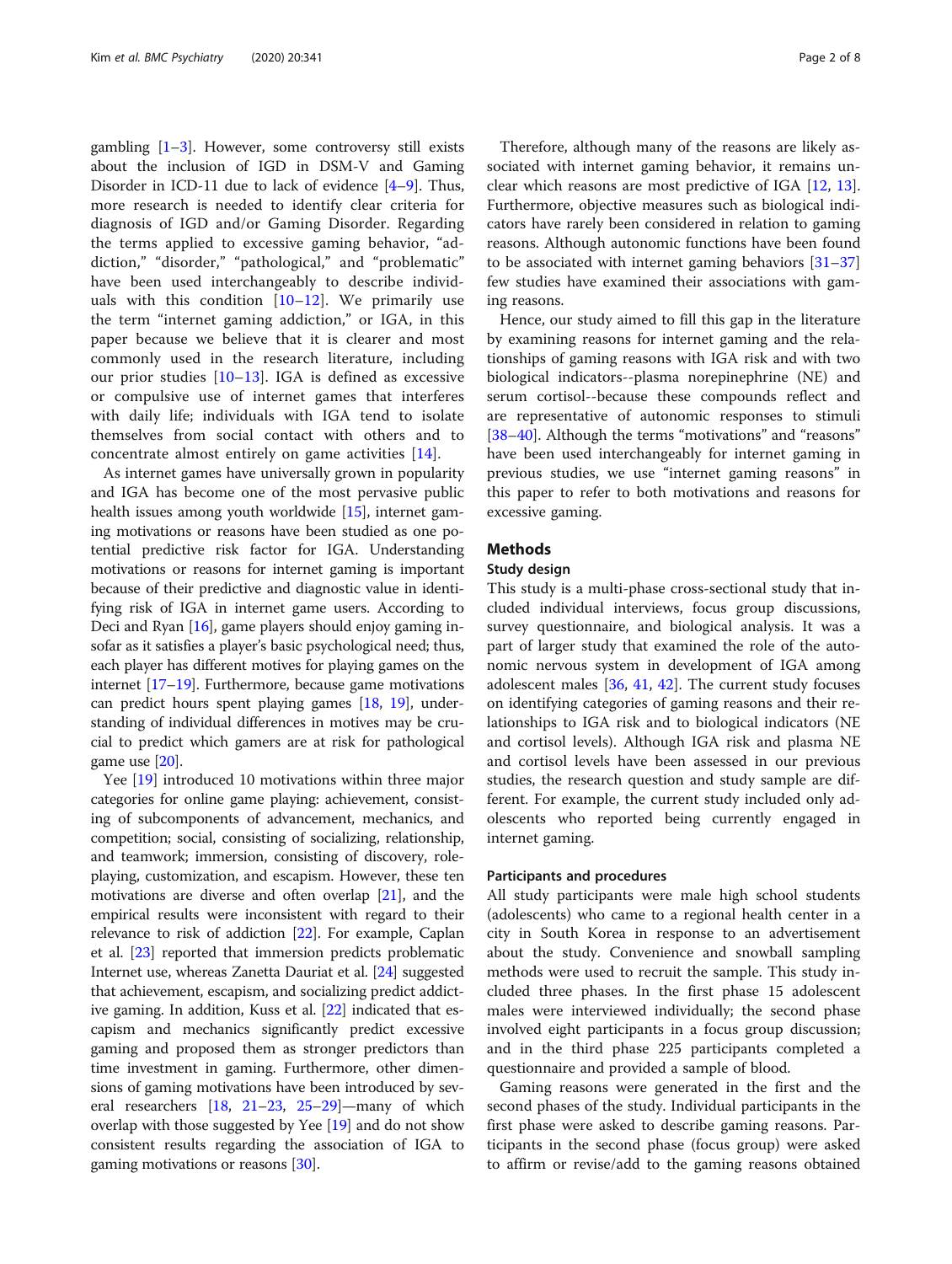in the first phase. Both the individual interviews and the focus group interview were conducted in a private room, and responses were incorporated into the questionnaire used in phase three. Participants in the third phase first completed the questionnaire in a private room and then blood samples were drawn. All participants fasted for 12 h before blood sampling. In addition, participants were instructed not to smoke, drink caffeinated beverages, or engage in internet gaming for 24 h prior to data collection. This study was approved by the Institutional Review Board of a University. Informed consent was obtained from all participants and their legal guardians.

The sample size for the third phase was determined using one-way ANOVA analysis based on a medium effect size 0.25 [\[22](#page-6-0), [24](#page-6-0)], an alpha level of 0.05, and a power of 0.80 using the G-power software [\[43](#page-7-0)]. A minimum sample size of 180 was estimated and we determined that and a sample size of 225 should provide ample power to detect statistically significant findings. The study sample was limited to male participants because male adolescents are known to be more commonly addicted to internet gaming than are their female counterparts [\[44](#page-7-0)]—and because reasons for gaming may differ by gender [[19\]](#page-6-0). The flowchart for sampling procedures is depicted in Fig. 1.

## Variables

The variables considered for phase three of the study consisted of demographic characteristics; internet gamingrelated information, including gaming reasons; IGA risk; and biological indicators. These variables, except biological indicators, were measured using a single questionnaire. The demographic characteristic- and internet gaming-related items (excluding gaming reasons) were generated from the literature; the content validity and reliability of the gaming reason-related items were established by four content experts. Biological indicators were assayed using blood samples.

## Demographic characteristics

Demographic items included participant age as well as information about smoking, drinking, and sleep time. Data related to current smoking and to alcohol consumption were obtained using yes/no responses. Sleep time was obtained using two categories; six hours or more a day and less than six hours a day.

## Internet gaming-related information

Internet gaming-related information included amount of time spent on internet gaming (minutes per day) and duration of internet gaming participation (years). Participants

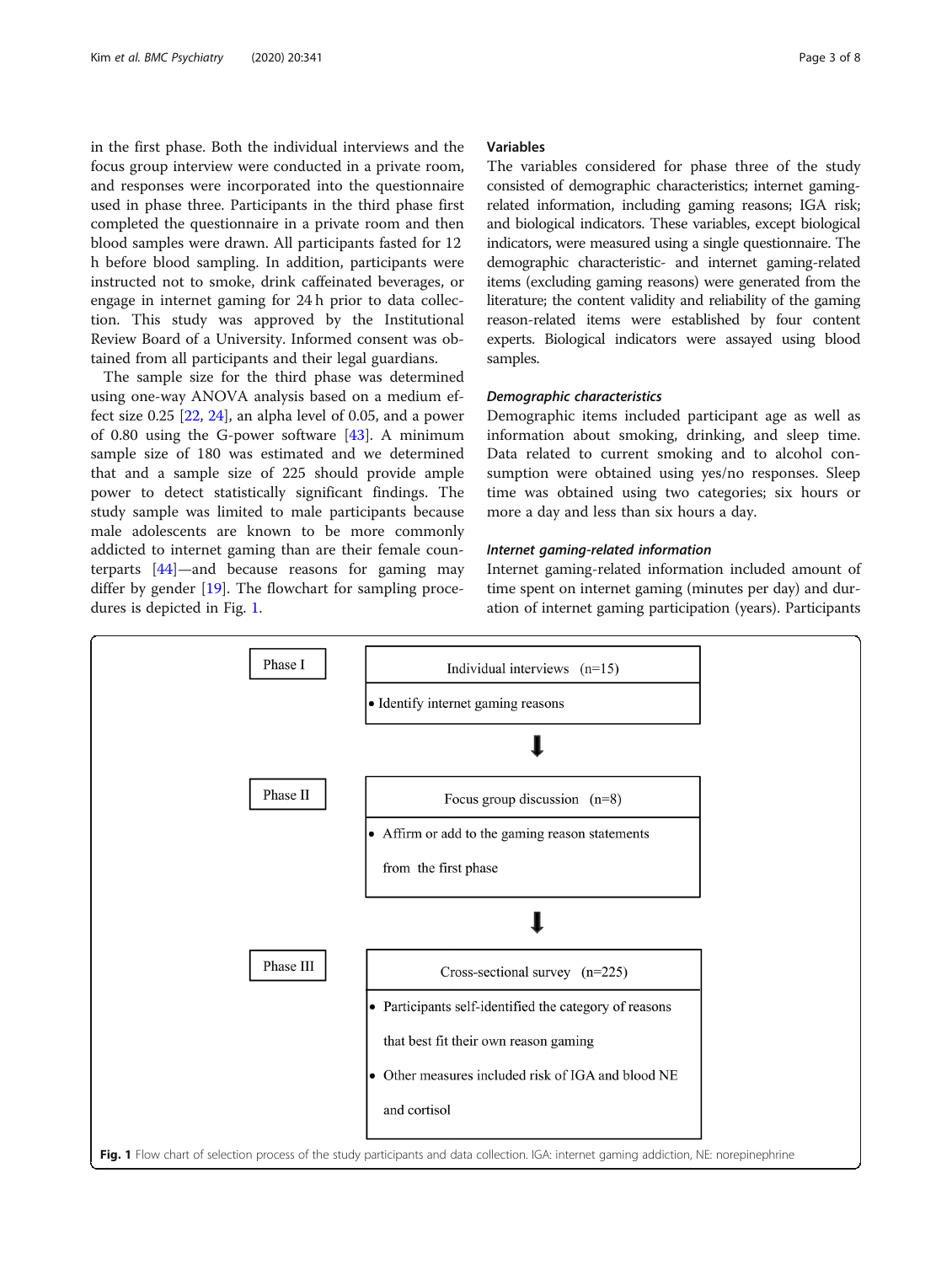were asked to select one of four reasons that best described why they engaged in internet gaming. The categories included (1) entertainment, (2) getting along with friends (or friendship), (3) stress relief, and (4) habitual gaming. As described above, these categories were derived from individual interviews with 15 participants in the first phase and from the focus group interview with 8 participants in the second phase of the study. These interviews were performed by the principal investigator to identify perceived internet gaming reasons expressed in the adolescents' own words. In the first phase, individual participants were asked to describe as many gaming reasons as possible in response to the question, "Why do you play internet games?" The duration of each interview ranged from 5 to 30 min. Overall, 36 statements were derived from the interview responses and were analyzed by two independent coders on the research team, both of whom were experienced in content analysis. In the second phase, statements derived in the first phase in were reviewed in a 45-min focus group interview in which 8 adolescents were asked about their agreement with the 36 statements and whether they could think of additional reasons for playing internet games. During the discussion participants were instructed to respond to questions by providing the first thought or feeling coming to their mind based on their own experiences and views. Participants' responses were simple and brief, e.g., "because it's fun," "to play with friends," or "just to do." The 32 statements generated from the focus group discussion were similar to those generated in the first phase. A total of 68 statements were categorized by the two independent coders of the research team initially and then validated by participants in the focus group discussion.

## Internet gaming addiction risk

IGA risk was measured using the IGA scale developed by the Korean Agency for Digital Opportunity and Promotion (KADO) [\[45](#page-7-0)]. The KADO scale was modified from Young's Addictive Use of Internet scale [[46\]](#page-7-0) to assess the degree of IGA tendency in Korean adolescents. The KADO scale consists of three subscales that address game-oriented life, tolerance and loss of control, and withdrawal and affective experience [[45](#page-7-0)]. This scale has been used to screen for IGA among Korean adolescents in annual national surveys. The IGA scale is a 20-item self-report measure; each item is rated on a 4-point Likert scale ranging from  $1 = \text{``not at all''}$  to  $4 = \text{``always."}$ The total score for the scale ranges from 20 to 80, with higher overall scores indicating greater risk of IGA. According to KADO, a scale score of 49 or above indicates high risk of IGA, and a score of 38 or above indicates overuse of games and potential risk of IGA. More details on the scale items are provided elsewhere [\[36](#page-7-0)]. The

Cronbach's alpha for the scale in the current study was 0.945, indicating high internal consistency.

## Biological indicators

Peripheral venous blood samples for plasma NE and serum cortisol analyses were drawn from participants by professional nurses following standard laboratory procedures for assays. For each subject, 5 ml (mL) of venous blood was extracted using a heparin anticoagulation vacuum tube. Levels of plasma NE were analyzed using highperformance liquid chromatography (HPLC, Agilent 1200 series, Agilent Technology, USA). Serum cortisol levels were analyzed by chemiluminescent immunoassay using ADVIA Centaur and ADVIA Centaur XP systems (ADVIA Centaur XP, Siemens, USA). The ADVIA Centaur cortisol assay is a competitive immunoassay using direct chemiluminescent technology.

## Statistical analysis

Statistical analysis was performed to examine associations between reasons for gaming reasons and IGA risk and biological indicators. Data were analyzed using IBM SPSS statistics ver. 20.0 (IBM Co., Armonk, NY, USA). Descriptive statistics such as frequency, percentage, mean, and standard deviation were used to summarize the participants' demographic and internet gamingrelated characteristics. ANOVA was used to compare differences in levels of plasma NE and serum cortisol and IGA risk based on the four categories of internet gaming reasons, with Scheffe post-hoc tests. Analyses of categorical variables by the four gaming reason groups were analyzed using  $\chi^2$ -tests. A *p*-value of <.05 was considered statistically significant.

## Results

## Reasons for internet gaming

A total of 68 statements related to internet gaming reasons were grouped into four categories. Each category of reasons and related statements are summarized in Table [1.](#page-4-0) Among a total of 68 statements, 27 items (39.7%) were categorized as entertainment and included reasons such as "there are no leisure activities to do," "playing games is fun," and "eliminating boredom;" 17 items (25.0%) were categorized as friendship (e.g., "making friends," "maintaining friendship," and "enjoying gaming with friends"); 13 items (19.1%) were categorized as stress relief (e.g., "getting rid of stress," "reducing tension," and "relaxing"); 11 items (16.2%) were categorized as habitual gaming (e.g., "no other special reasons," "habitually," and "immersing myself in gaming regardless of my will").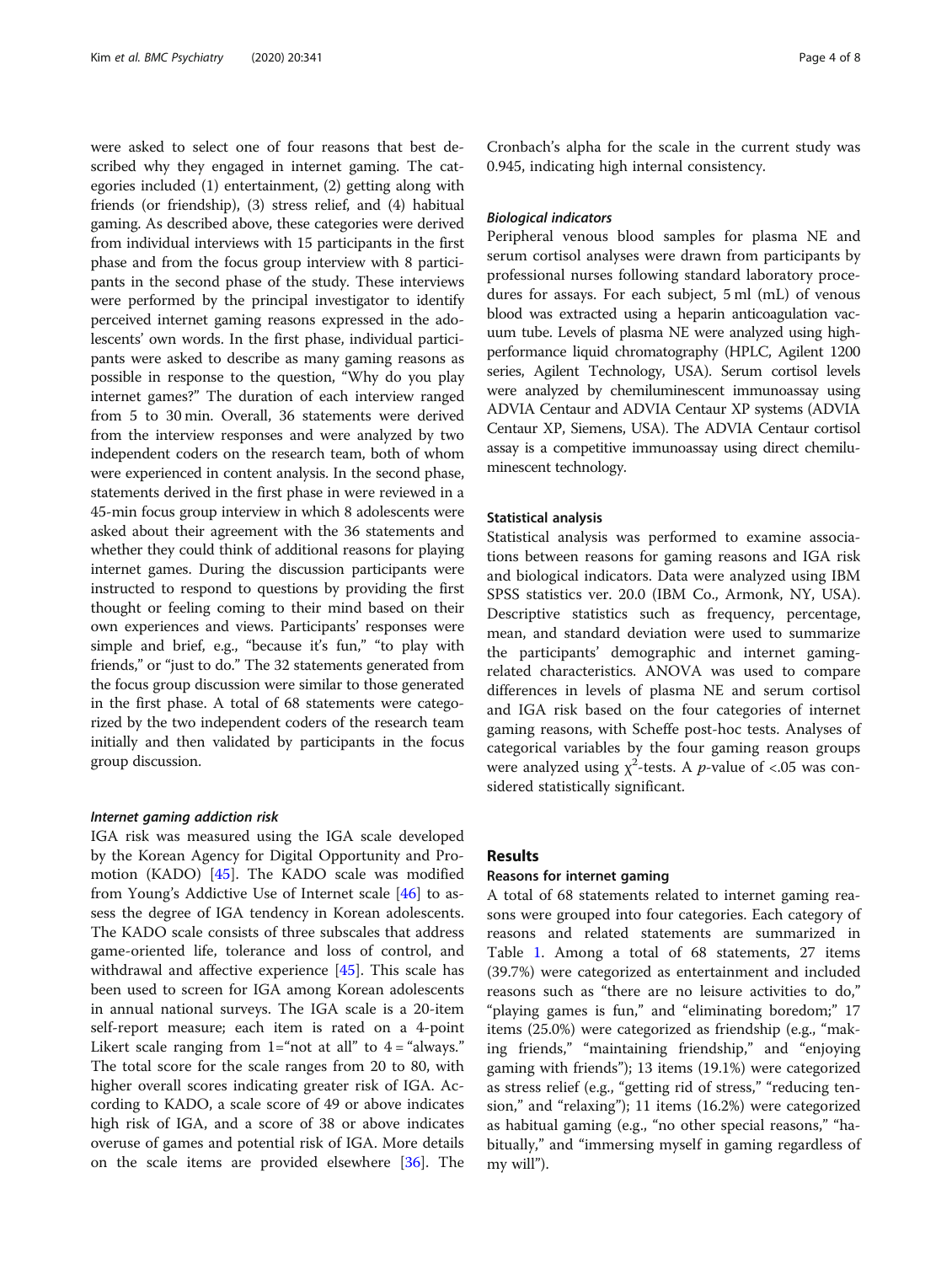<span id="page-4-0"></span>Table 1 Four internet gaming reasons in male adolescents

| Categories                | n (%)     | Statement summary                                                                                                                                                                 |
|---------------------------|-----------|-----------------------------------------------------------------------------------------------------------------------------------------------------------------------------------|
| Entertainment             | 27 (39.7) | . There are no leisure activities to do<br>. Playing games is fun<br>. Eliminating boredom<br>. Passing time<br>. Playing games as a hobby<br>. Relieving boring                  |
| Friendship                | 17(25.0)  | . Making friends<br>. Maintaining friendship<br>. Enjoying gaming with friends<br>. Being with friends.<br>. Sharing consensus with friends<br>. Bonding of sympathy with friends |
| Stress relief             | 13 (19.1) | . Getting rid of stress<br>. Reducing tension<br>. Relaxing<br>. Forgetting something to do                                                                                       |
| Habitual gaming 11 (16.2) |           | . No other special reasons<br>. Habitually<br>. Immersing myself in gaming regardless<br>of my will<br>. Just to do so<br>. Being addicted without noticing                       |
| Total                     | 68 (100%) |                                                                                                                                                                                   |

## Internet gaming reasons, risk of internet gaming addiction, and biological indicators

As shown in Table 2, the mean age of the 225 participants was  $16.62 \pm 1.03$  years; mean age did not significantly differ among the internet gaming reason groups. Among the four groups, the habitual gaming group showed significantly greater IGA risk than the entertainment and friendship groups in terms of IGA scores  $(F = 9.120,$  $p < .001$ ). Daily internet gaming time was also significantly longer in the habitual gaming group than in the other groups ( $F = 4.958$ ,  $p = .002$ ). Plasma NE levels were lowest in the habitual gaming group among four gaming reason groups ( $F = 2.909$ ,  $p = .035$ ). Serum cortisol levels were slightly higher in the stress relief group than in the other groups, but the differences were not statistically significant  $(F = 0.606, p = .612)$ . Duration of internet gaming and other individual behaviors such as smoking cigarettes, drinking alcohol, and sleep time did not significantly differ among the groups.

## Discussion

In this study, we identified four major groups of internet gaming reasons: entertainment, getting along with friends (or friendship), stress relief, and habitual gaming. Furthermore, we investigated whether risk of IGA and biological indicators (i.e., NE and cortisol levels) differed by reasons for gaming in male adolescent game users. Entertainment, friendship, and stress relief were reported in earlier studies as common reasons for internet gaming [[19,](#page-6-0) [21,](#page-6-0) [22,](#page-6-0) [47\]](#page-7-0). However, habitual gaming has not previously been reported as an internet gaming reason.

Our results partially support the hypothesis that IGA risk and biological indicators differ by gaming reason. Specifically, habitual game users showed significantly higher internet gaming time and IGA scores and lower

**Table 2** Differences of internet gaming addiction risk and biological indicators according to the gaming reasons ( $N = 225$ )

|                                        |                    | Entertainment <sup>®</sup> | Friendship®         | Stress relief <sup>®</sup> | Habitual gaming <sup>®</sup> |             |                                                                |
|----------------------------------------|--------------------|----------------------------|---------------------|----------------------------|------------------------------|-------------|----------------------------------------------------------------|
| Variables                              |                    |                            |                     |                            |                              | $\chi^2$ /F | $\mathcal{P}$                                                  |
|                                        |                    | $(n = 65)$                 | $(n = 77)$          | $(n = 30)$                 | $(n=53)$                     |             |                                                                |
|                                        |                    | $n$ (%) / M $\pm$ SD       | n (%) $M \pm SD$    | n (%) $M \pm SD$           | n (%) $M \pm SD$             |             |                                                                |
| Age (years)                            |                    | $16.60 \pm 1.04$           | $16.71 \pm 1.04$    | $16.50 \pm 082$            | $16.58 \pm 1.12$             | 0.377       | .770                                                           |
| Smoking cigarettes                     | No $(n = 167)$     | 47 (28.1)                  | 62(37.1)            | 24 (14.4)                  | 34 (20.4)                    | 5.054       | .168                                                           |
|                                        | Yes ( $n = 58$ )   | 18 (31.0)                  | 15 (25.9)           | 6(10.3)                    | 19 (32.8)                    |             |                                                                |
| Drinking alcohol                       | No $(n = 169)$     | 53 (31.4)                  | 60 (35.5)           | 22(13.0)                   | 34(20.1)                     | 5.218       | .156                                                           |
|                                        | Yes $(n = 56)$     | 12(21.4)                   | 17(30.4)            | 8(14.3)                    | 19 (33.9)                    |             |                                                                |
| Sleep time (hours per day)             | $\leq 6$ (n = 147) | 43 (29.3)                  | 45 (30.6)           | 25(17.0)                   | 34(23.1)                     | 5.958       | .114                                                           |
|                                        | $> 6 (n = 78)$     | 22(28.2)                   | 32 (41.0)           | 5(6.4)                     | 19(24.4)                     |             |                                                                |
| Internet gaming time (minutes per day) |                    | $162.92 \pm 129.79$        | $161.17 \pm 123.26$ | $139.67 \pm 76.36$         | $233.21 \pm 150.66$          | 4.958       | $.002+$<br>@>@@@                                               |
| Duration of internet gaming (years)    |                    | $7.48 \pm 2.56$            | $7.14 \pm 2.54$     | $6.93 \pm 2.21$            | $7.38 \pm 2.21$              | 0.454       | .715                                                           |
| IGA score                              |                    | $31.88 \pm 11.17$          | $36.21 \pm 10.82$   | $38.57 \pm 13.29$          | $42.85 \pm 11.90$            | 9.120       | $< .001$ <sup>+</sup><br>$\textcircled{3}$ > $\textcircled{3}$ |
| $NE$ (pg/ml)                           |                    | $416.29 \pm 280.69$        | $391.78 \pm 243.53$ | $348.53 \pm 195.26$        | $297.02 \pm 157.66$          | 2.909       | $.035^{+}$<br>@ < @                                            |
| Cortisol (µg/dl)                       |                    | $2.24 \pm 0.42$            | $2.24 \pm 0.41$     | $2.36 \pm 0.49$            | $2.25 \pm 0.49$              | 0.606       | .612                                                           |

Notes: n = number, M: mean, SD: standard deviation, IGA: internet gaming addiction, NE: norepinephrine <sup>†</sup>Scheffe test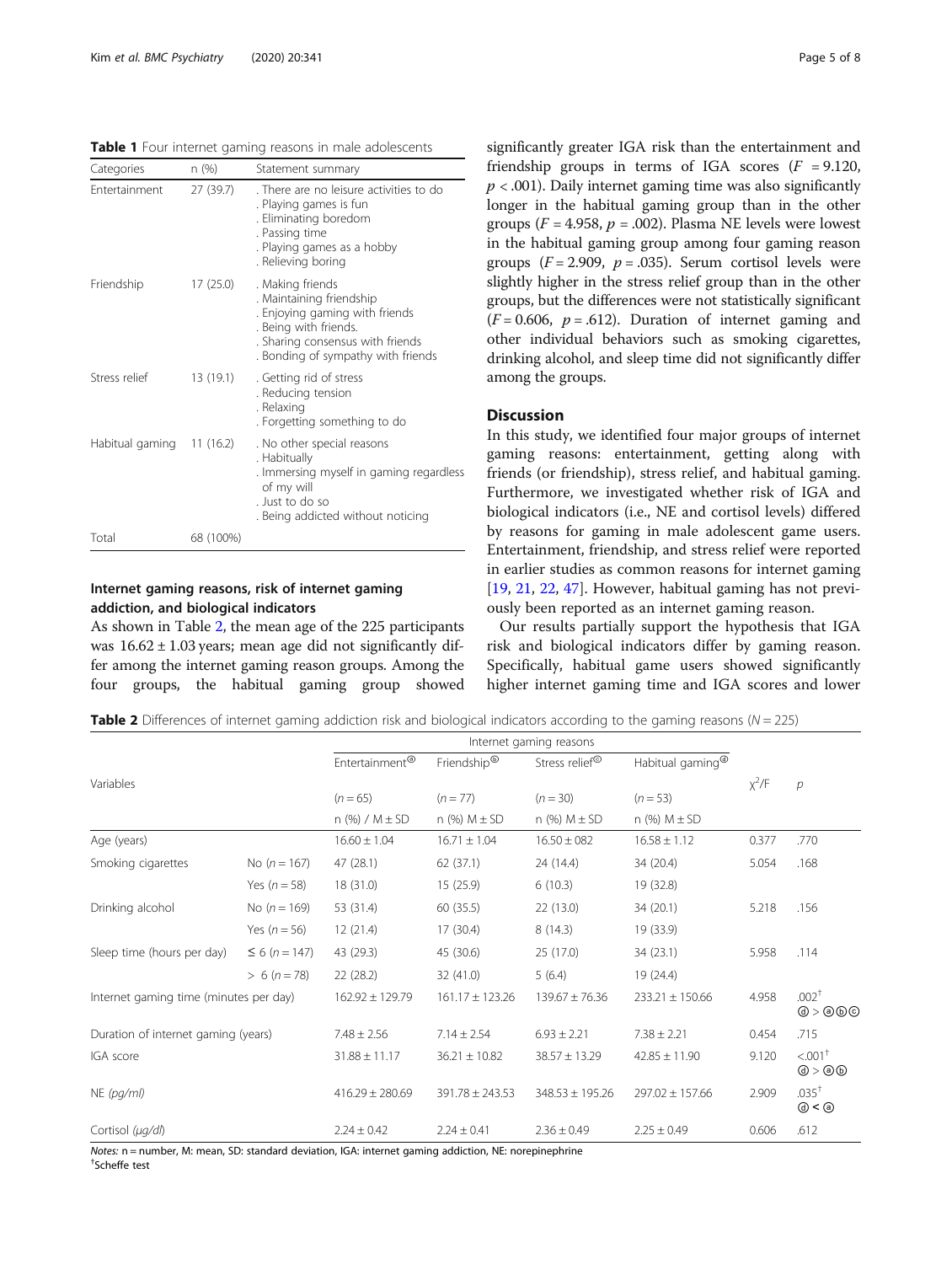NE levels than participants in the other gaming reason groups; however, no significant difference in cortisol levels was found. Instrumental behavior theory suggests that in contrast to goal-directed action, habitual control of action is characterized by involuntary, compulsive be-havior [\[48](#page-7-0), [49](#page-7-0)]. Habitual control of action is one important indicator of addiction [[40](#page-7-0)], and therefore, a habitual gaming pattern may be an indicator of the level of addiction risk in heavy gamers. Our results seem to be consistent with those of earlier studies of alcohol abusers. In these studies, automatically activated motivations toward alcohol-related stimuli were associated with higher levels of addictive behaviors [[50,](#page-7-0) [51\]](#page-7-0).

A possible mechanism supporting the association between habitual gaming and IGA is explained by instrumental behavior theory. Based on this theory, behavior directed at obtaining rewards and avoiding punishment is controlled by a goal-directed system and a habit system [[48\]](#page-7-0). Initial behavioral control is mainly goaldirected, but with repetition of an action, there is a gradual shift to habitual control [\[52](#page-7-0)]. During early engagement in internet gaming, adolescents may have specific goals or motivations for gaming such as entertainment, socialization, or escaping from reality. Goal-directed gaming activities seem to be initiated to achieve desirable outcomes and may be reinforced by the incentive value of the rewarding outcomes [\[53](#page-7-0)–[55](#page-7-0)]. Over time, however, actions can become more and more habitual, and eventually they can be automatically evoked by triggering stimuli or motivations regardless of the possible outcomes [[55,](#page-7-0) [56](#page-7-0)]. Some studies on addiction have shown that brain activity and structure are involved in changes from goal-directed behavior to habitual behavior [[57](#page-7-0)–[59](#page-7-0)]. Adolescents, in particular, are more likely than adults to develop habits because their executive inhibition skills are not yet fully developed [\[50,](#page-7-0) [51](#page-7-0)]. Under this line of reasoning, habitual gaming behavior would not be an initial motivation or reason for internet gaming but might be a consequence of gaming activities repeated for specific reasons. Schwabe and colleagues [[40,](#page-7-0) [60](#page-7-0)–[63](#page-7-0)] suggested that this transition from voluntary, goal-directed action to habitual control of action is stimulated by prolonged stress. There is strong evidence that stress and related hormones (e.g., glucocorticoid and norepinephrine) are important risk factors for development of a variety of addictions [\[40](#page-7-0), [60,](#page-7-0) [61,](#page-7-0) [63,](#page-7-0) [64\]](#page-7-0).

Notably, in our study, plasma NE levels were found to differ according to gaming reasons, which may support our assumption that the mechanism of habituation results from excessive internet gaming and stress-related physiological responses. Plasma NE levels were lower in the habitual gaming group than in the other groups; findings that are consistent with those of previous studies reporting associations of lower NE levels among internet addiction

[[37](#page-7-0)] and IGA [\[36](#page-7-0)] groups. These consistent findings in our study and in previous studies suggest that lower plasma NE levels in excessive internet gamers may be involved in the development of IGA, although the mechanisms of this involvement are unclear. In psychiatry research involving plasma NE, lower levels of NE were found in substance abusers than in healthy controls [[65](#page-7-0)], and the mechanism was reported to be autonomic function dysregulation [[11](#page-6-0), [36](#page-7-0), [65](#page-7-0)]. In contrast, serum cortisol levels did not significantly differ among the four groups in our study, a finding that was inconsistent with previous study results. In fact, a wealth of studies have reported higher serum cortisol levels in addicts, including substance abusers [[41,](#page-7-0) [65](#page-7-0), [66](#page-7-0)], due to HPA axis sensitization or blunting to stress [[64](#page-7-0), [65](#page-7-0), [67\]](#page-7-0). However, some studies have also reported a negative association with cortisol levels, or no alterations in cortisol levels among people with patho-logical gambling or internet addiction [\[68,](#page-7-0) [69\]](#page-7-0). Interestingly, all these findings indicate alterations to HPA axis activity [\[67](#page-7-0)]. Our physiological results are the first reported with regard to internet gaming reasons or motivations. However, we are unable to explain the mechanisms of the phenomena observed, as this was not a focus of our study. Further research is needed to better understand the mechanisms underlying the relationship between autonomic function and gaming reasons.

Despite notable strengths of the study, the results should be evaluated within the context of some limitations. For example, we recognize that our study may not have included all reasons for internet gaming, nor did it assess game genre. Our use of a cross-sectional design limits interpretations of temporal order and because the sample was limited to male adolescents, we are unable to generalize findings to female adolescents or other population groups. Longitudinal studies with random samples are needed that include both male and female participants of various ages. In addition, studies conducted in countries other than Korea could shed light on how cultural contexts influence gaming behaviors and IGA.

## Conclusions

Our findings--that the habitual internet gaming group had the highest IGA risk and the lowest plasma NE levels--have potential implications for the clinical care of adolescent males. Health care workers can incorporate these findings in their health screenings of adolescent boys and initiate early preventive interventions with those who exhibit excessive internet game playing. Furthermore, researchers can use the information about reasons for engaging in internet gaming to further investigate the mechanisms underlying IGA. The study findings also have the potential to influence decisions about including IGA as a formal disorder in the DSM-V--a step that would encourage further research to develop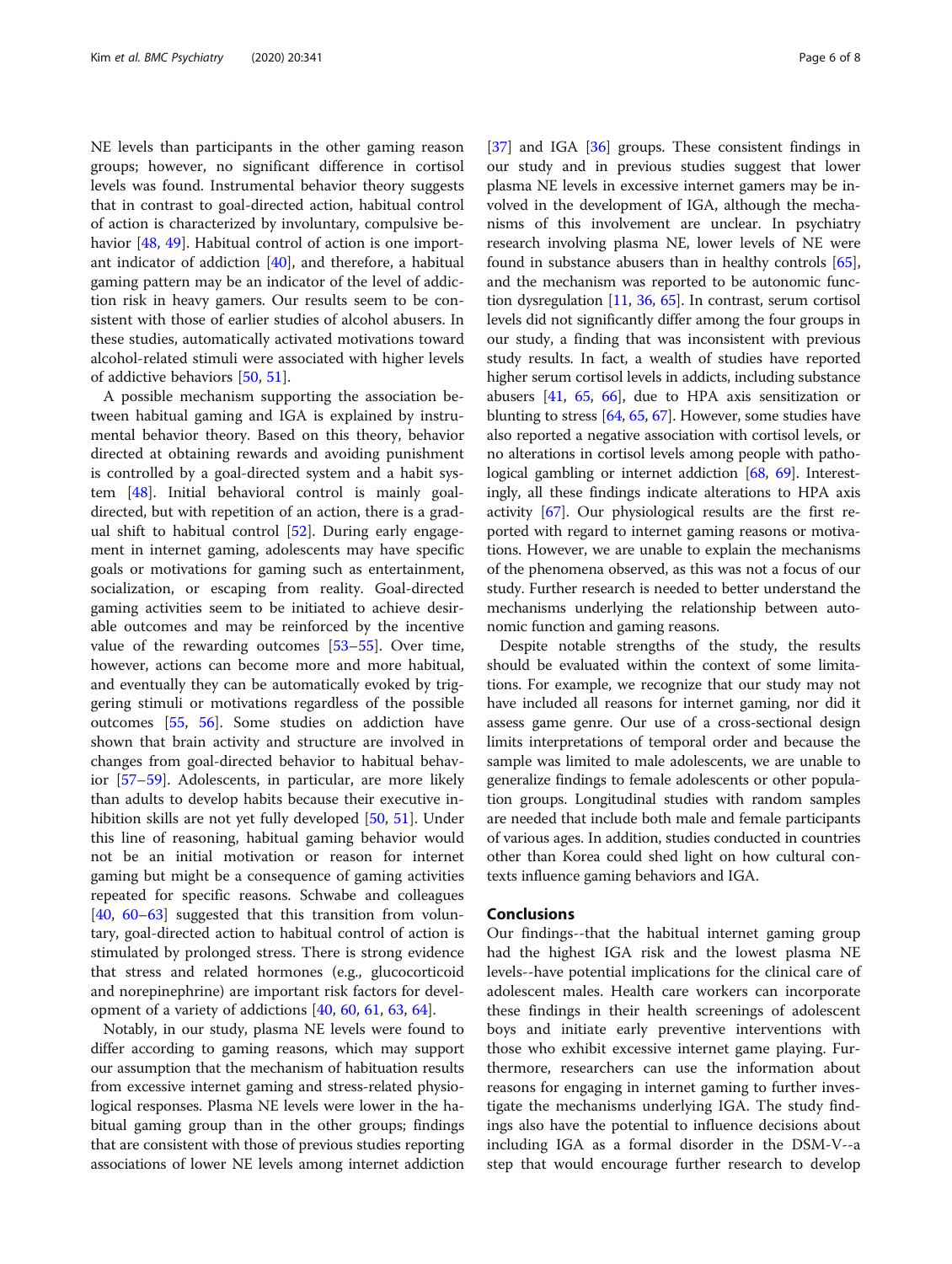## <span id="page-6-0"></span>gaming interventions for adolescents, regardless of where they live in the world.

### Abbreviations

DSM-V: Diagnostic and Statistical Manual of Mental Disorders, Fifth Edition; IGA: Internet Gaming Addiction; IGD: Internet Gaming Disorder; KADO: Korean Agency for Digital Opportunity and Promotion; NE: Norepinephrine

#### Acknowledgements

The authors are grateful to Mr. Jon Mann for his editorial assistance during preparation of the manuscript.

#### Authors' contributions

N.K. conceived and designed the study and drafted the manuscript. I.D.K. was involved in participant recruitment, data collection, and theoretical interpretation of the results. M.J.K and T.L.H. provided significant input on the content of the manuscript. H.K. contributed to the acquisition and analysis of data. All authors read and approved the final manuscript.

#### Funding

This research was supported by the Basic Science Research Program through the National Research Foundation of Korea (NRF) and was funded by the Ministry of Education, Science and Technology (NRF-2012R1A1A4A01012884). NRF had no role in the study design; data collection, analysis, or interpretation; writing the manuscript; or the decision to submit the paper for publication.

### Availability of data and materials

The datasets used and/or analyzed during the current study are available only upon reasonable request and after compliance with the policies and procedures of the Basic Science Research Program through the National Research Foundation of Korea and the Ministry of Education, Science and Technology (NRF) for data sharing.

#### Ethics approval and consent to participate

This study was approved by the Institutional Review Board of Yonsei University Wonju College of Medicine with reference number of YWMR-12-0- 015. We obtained written informed consent from each participant and his legal guardian. Participation was voluntary, and Participants could withdraw at any time from the study.

## Consent for publication

Not applicable.

## Competing interests

The authors declare no conflict of interest.

## Author details

<sup>1</sup>Keimyung University College of Nursing, Daegu, South Korea. <sup>2</sup>University of Illinois at Chicago, College of Nursing, Chicago, IL, USA. <sup>3</sup>Columbia University School of Nursing and Department of Psychiatry, Columbia University Irving Medical Center, New York City, NY, USA. <sup>4</sup>Department of Nursing, Daekyeung University, Daegu, South Korea. <sup>5</sup>Department of Physiology, Yonsei University, Wonju College of Medicine, Wonju, Gangwon-Do 26426, Republic of Korea.

## Received: 26 July 2019 Accepted: 4 June 2020 Published online: 30 June 2020

#### References

- 1. American Psychiatric Association. Diagnostic and statistical manual of mental disorders (DSM-5®). Arlington, VA: American Psychiatric Publishing; 2013.
- 2. World Health Organization (WHO). (2019). ICD-11 for Mortality and Morbidity Statistics. Retrieved from: [https://icd.who.int/browse11/l-/en#/](https://icd.who.int/browse11/l-/en#/http://id.who.int/icd/entity/) [http://id.who.int/icd/entity/](https://icd.who.int/browse11/l-/en#/http://id.who.int/icd/entity/) 14485 97234.
- 3. Pontes HM, Király O, Demetrovics Z, Griffiths MD. The conceptualisation and measurement of DSM-5 internet gaming disorder: the development of the IGD-20 test. PLoS One. 2014;9(10):e110137.
- 4. Aarseth E, Bean AM, Boonen H, Carras MC, Coulson M, Das D, Deleuze J, et al. Scholars' open debate paper on the World Health Organization ICD-11 gaming disorder proposal. J Behav Addict. 2017;6:267–70.
- 5. Dong G, Potenza MN. A cognitive-behavioral model of internet gaming disorder: theoretical underpinnings and clinical implications. J Psychiatr Res. 2014;58:7–11.
- 6. Jo YS, Bhang SY, Choi JS, Lee HK, Lee SY, Kweon YS. Clinical characteristics of diagnosis for internet gaming disorder: comparison of DSM-5 IGD and ICD-11 GD diagnosis. J Clin Med. 2019;8:945.
- Kuss DJ, Griffiths MD, Pontes HM. Chaos and confusion in DSM-5 diagnosis of internet gaming disorder: issues, concerns, and recommendations for clarity in the field. J Behav Addict. 2017;6:103–9.
- 8. Rumpf HJ, Achab S, Billieux J, Bowden-Jones H, Carragher N, Demetrovics Z, et al. Including gaming disorder in the ICD-11: the need to do so from a clinical and public health perspective. J Behav Addict. 2018;7:556–61.
- 9. van Rooij AJ, Ferguson CJ, van de Mheen D, Schoenmakers TM. Time to abandon internet addiction? Predicting problematic internet, game, and social media use from psychosocial well-being and application use. Clin Neuropsychiatry. 2017;14:113–21.
- 10. Korea Creative Content Agency. A meta-analysis study on game and immersion research. KOCCA: Jeollanam-do; 2019.
- 11. Weinstein A, Lejoyeux M. New developments on the neurobiological and pharmaco-genetic mechanisms underlying internet and videogame addiction. Am J Addict. 2015;24:117–25.
- 12. Kuss DJ, Griffiths MD. Internet and gaming addiction: a systematic literature review of neuroimaging studies. Brain Science. 2012;2:347–74.
- 13. Kuss DJ. Internet gaming addiction: current perspectives. Psychol Res Behav Manag. 2013;6:125–37.
- 14. Weinstein A, Lejoyeux M. Internet addiction or excessive internet use. Am J Drug Alcohol Abuse. 2010;36:277–83.
- 15. Kwon JH, Chung CS, Lee J. The effects of escape from self and interpersonal relationship on the pathological use of internet games. Community Ment Health J. 2011;47:113–21.
- 16. Deci EL, Ryan RM. A motivational approach to self: Integration in personality. In: Perspectives on motivation. Volume 38, edn. Edited by Deinstbier RA; 1991: 237–288.
- 17. Ryan RM, Rigby CS, Przybylski A. The motivational pull of video games: a self-determination theory approach. Motiv Emot. 2006;30:347–63.
- 18. Sherry JL, Lucas K, Greenberg BS, Lachlan K. Video game uses and gratifications as predictors of use and game preference. In: Playing video games: Motives, responses, and consequences. Volume 24, edn. Edited by Vorderer P, Bryant J; 2006: 213–24.
- 19. Yee N. Motivations for play in online games. CyberPsychol Behav. 2006;9: 772–5.
- 20. Hilgard J, Engelhardt CR, Bartholow BD. Individual differences in motives, preferences, and pathology in video games: the gaming attitudes, motives, and experiences scales (GAMES). Front Psychol. 2013;4:608.
- 21. Demetrovics Z, Urbán R, Nagygyörgy K, Farkas J, Zilahy D, Mervó B, Reindl A, Ágoston C, Kertész A, Harmath E. Why do you play? The development of the motives for online gaming questionnaire (MOGQ). Behav Res Methods. 2011;43:814–25.
- 22. Kuss DJ, Louws J, Wiers RW. Online gaming addiction? Motives predict addictive play behavior in massively multiplayer online role-playing games. Cyberpsychol Behav Soc Netw. 2012;15:480–5.
- 23. Caplan S, Williams D, Yee N. Problematic internet use and psychosocial wellbeing among MMO players. Comput Human Behav. 2009;25:1312–9.
- 24. Zanetta Dauriat F, Zermatten A, Billieux J, Thorens G, Bondolfi G, Zullino D, Khazaal Y. Motivations to play specifically predict excessive involvement in massively multiplayer online role-playing games: evidence from an online survey. Eur Addict Res. 2011;17:185–9.
- 25. Fuster H, Chamarro A, Carbonell X, Vallerand RJ. Relationship between passion and motivation for gaming in players of massively multiplayer online role-playing games. Cyberpsychol Behav Soc Netw. 2014;17:292–7.
- 26. Fuster H, Oberst U, Griffiths M, Carbonell X, Chamarro A, Talarn A. Psychological motivation in online role-playing games: a study of Spanish world of Warcraft players. Anales De Psicologia. 2012;28:274–80.
- 27. Kneer J, Glock S. Escaping in digital games: the relationship between playing motives and addictive tendencies in males. Comput Human Behav. 2013;29:1415–20.
- 28. Kneer J, Rieger D. Problematic game play: the diagnostic value of playing motives, passion, and playing time in men. Behav Sci (Basel). 2015;5:203–13.
- 29. Park J, Song Y, Teng CI. Exploring the links between personality traits and motivations to play online games. Cyberpsychol Behav Soc Netw. 2011;14: 747–51.